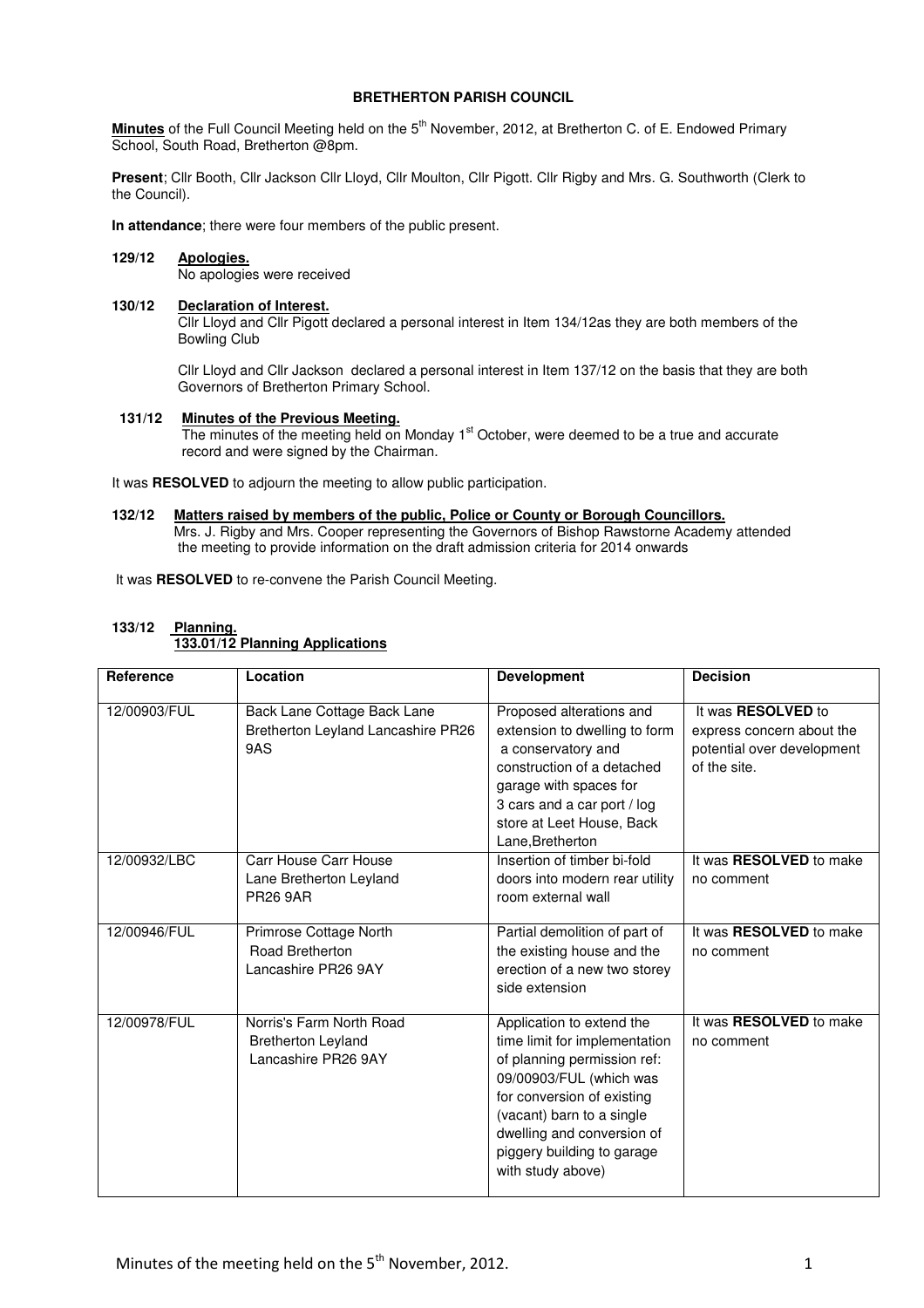| 12/00993/FUL | Watson's Cottage, North Rd, | Demolition of existing       | It was <b>RESOLVED</b> to make |
|--------------|-----------------------------|------------------------------|--------------------------------|
|              | Bretherton, PR26 9AY        | conservatory, erection of    | no comment                     |
|              |                             | two storey side extension,   |                                |
|              |                             | pitched roof to outhouse and |                                |
|              |                             | retrospective front porch    |                                |
|              |                             | (resubmission of             |                                |
|              |                             | 11/00741/FUL                 |                                |
|              |                             |                              |                                |

## **133.02/12 Decisions Made:**

It was **RESOLVED** to note the following Planning Decisions

| <b>Ref</b>     | <b>Location</b>                                             | <b>Details</b>                                          | <b>Decision</b>                           |
|----------------|-------------------------------------------------------------|---------------------------------------------------------|-------------------------------------------|
| 12/00780/FUL   | Norris's Farm<br>North Road<br><b>Bretherton</b><br>Leyland | Erection of sectional timber<br>stables for private use | Permit Full Planning<br>Permission        |
| 12/00759/CLPUD | Norris's Farm<br>North Road<br><b>Bretherton</b>            | Construction of double<br>garage with ancillary store.  | <b>Grant Certificate of</b><br>Lawfulness |

# **134/12 Annual Contribution to the Upkeep of Bretherton Bowling Club**

# It was **RESOLVED** to;

(a) Approve the annual contribution to the upkeep of the bowling green on the Recreation Ground, for the forthcoming year.

(b) Request the Bowling Club to provide a short report on the proposed usage of the contribution for the December meeting.

## **135/12 Finance**

### **. 135.01/12 Payments**

It was **RESOLVED** to pay the following invoices. The receipts having been authorized/inspected by Cllr Lloyd and Cllr Booth.

| <b>Cheque</b><br>No. | Recipient                      | <b>Description</b>         | Amount    |
|----------------------|--------------------------------|----------------------------|-----------|
| 1174                 | James Forshaw                  | Grounds Maintenance        | 197.50    |
| 1175                 | Glenys Southworth              | Oct Salary                 | 148-11    |
| 1176                 | Glenys Southworth              | Sept Expenses              | $46 - 11$ |
| 1177                 | Royal British Legion           | Wreath for Remembrance day | $26-00$   |
| 1178                 | <b>Bretherton Bowling Club</b> | Donation                   | 1300-00   |

## **135.02/12 Monitoring Statements**

It was **RESOLVED** that the monitoring statements for the period to 31<sup>st</sup> October, 2012 be approved and the Chairman signed the statements on behalf of the Parish Council.

## **136/12 Bowling Pavilion/ Sport England Award**

It was **RESOLVED** to agree the use of Parish Council funds to cover any potential shortfall in funding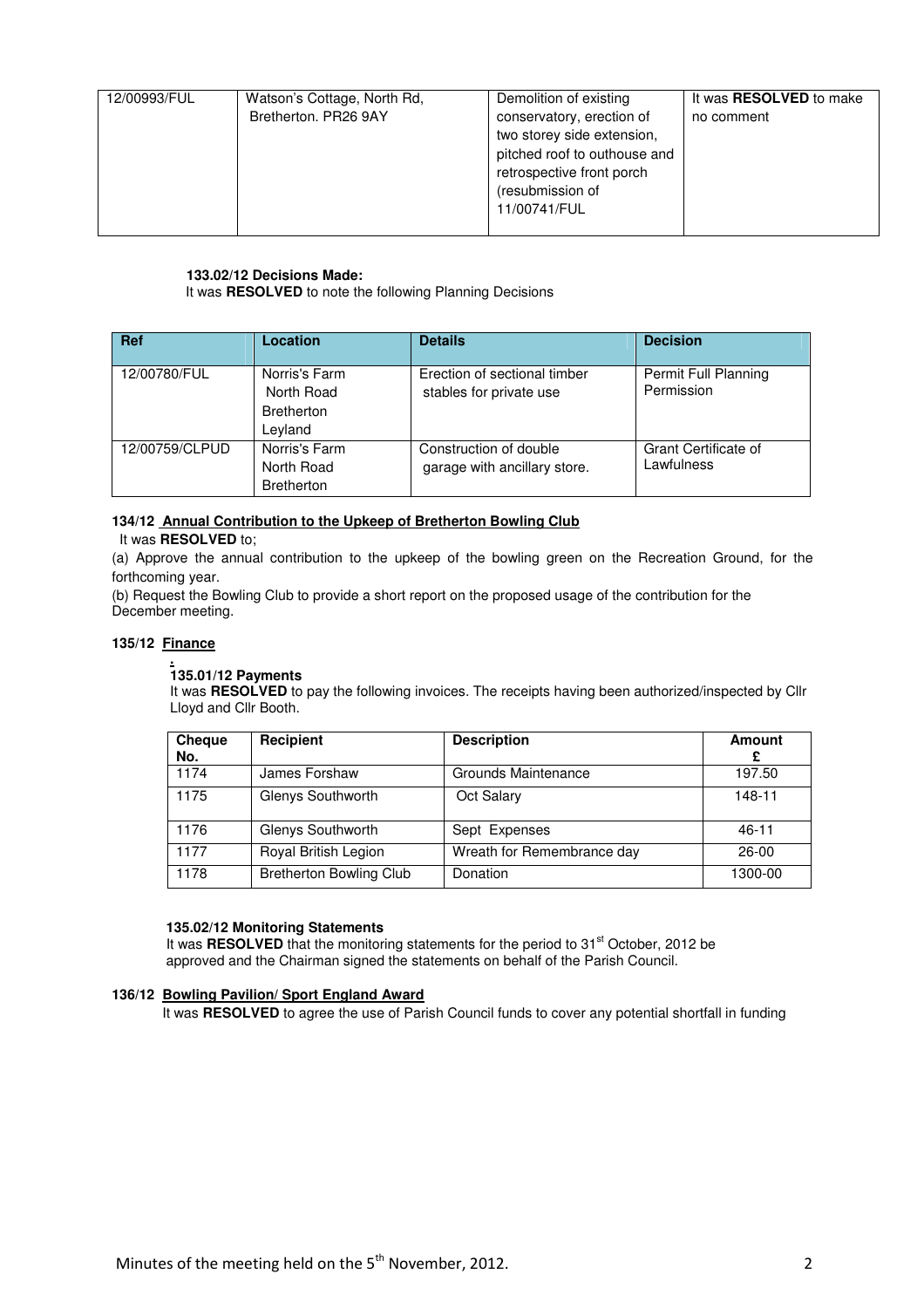## **137/12 Bishop Rawstorne Academy Draft Admission Criteria for 2014 onwards**

It was RESOLVED to formally request the Governors of Bishop Rawstorne Academy that;

(a) No faith criteria be applied to parents from the Foundation Villages, for whom the School, it is felt was primarily established and that draft paragraph 3.3 is amended to read 'Those parents of children who RESIDE in one of the five Foundation Ecclesiastical Parishes of Bretherton, Croston, Eccleston, Mawdesley with Bispham and Wrightington with Heskin.'

(b)If changes are to be considered, a wide formal consultation process is undertaken involving all Parish Councils for the Foundation village and all 'feeder' Primary Schools and that the Faith requirement timescale, is not introduced in advance of the outcome of the formal consultation process

### **138/12 Chorley Local Plan**

It was **RESOLVED** to make no comment

**139/12 Gordon Gregg Memorial Bench** It was **RESOLVED** to agree the design for the Bench

### **140/12 Contents of Xmas Newsletter**

It was **RESOLVED** to agree the contents of the newsletter. The closing date for articles being the 21<sup>ST</sup> November, 2012.

- **141/12 Play Area Inspection** It was **RESOLVED** to agree the arrangements for the Annual Inspection of the Play area
- **142/12 Community Infrastructure Levy-Draft Charging Schedule** It was **RESOLVED** to support the suggested charges

### **143/12 Village Plan**

It was **RESOLVED** to defer this Item until the December Meeting

- **144/12 Police and Crime Commissioner** It was **RESOLVED** to make no comments
- **145/12 Creation of a Footpath between North Rd and Marl Cop** It was **RESOLVED** to support the request for the creation of a footpath

### **146/12 Waste Bins** It was **RESOLVED** to identify the waste bins which need to be replaced

**147/12 Road between Bretherton and Croston** It was **RESOLVED** to support the concerns expressed

### **148/12 Date of next Meeting**

The next meeting will take place on Monday 3<sup>rd</sup> December, 2012 at 8.00 pm. at Bretherton Endowed School, South Road, Bretherton

### **149/12 Exclusion of press and public**

Pursuant to section 1(1), 1(2) and 1(3) of the Public Bodies (Admission to Meetings) Act 1960 and defined in Schedule 12A to the Local Government Act 1972, it was **RESOLVED** to exclude the press and public from the meeting due to the confidential nature of the business to be transacted in the next agenda item.

There being no further business the meeting closed at 10.30pm.

Signed

Dated\_\_\_\_\_\_\_\_\_\_\_\_\_\_\_\_\_\_\_\_\_\_\_\_\_\_\_\_\_\_\_\_\_